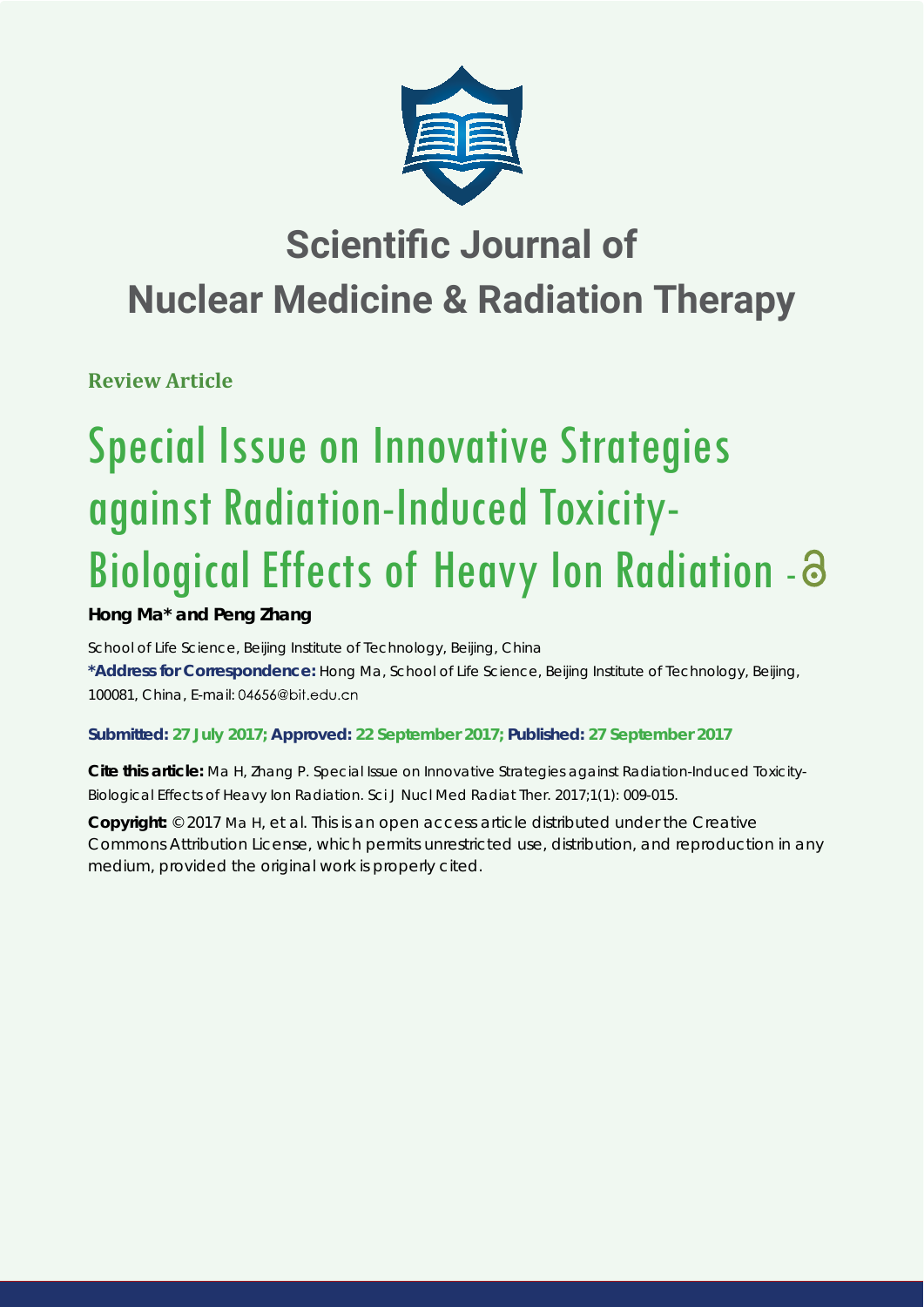#### **ABSTRACT**

In recent years, heavy ion radiation research has received more and more extensive attention. On the one hand, as a novel in vitro precise positioning of radiotherapy technology, heavy ion beam treatment of cancer research has become a hot spot in the field of radiation therapy. On the other hand, with the development of manned aviation, charged heavy ions in space particles also have a huge threat to the health of astronauts. In this paper, we counted the number of heavy ions radiotherapy published each year, published countries, cities, authors and magazines. In addition, we analyzed the effects of heavy ion radiation on the nervous system, the immune system and the digestive system.

**Keywords:** Heavy Ion Radiation; Nervous System; Immune System; Digestive System

### **INTRODUCTION**

Heavy ions are positive ions with atomic numbers greater than protons, including <sup>4</sup>He, <sup>12</sup>C, 16<sub>0</sub>, <sup>20</sup>Ne, <sup>40</sup>Ca, <sup>56</sup>Fe, <sup>63</sup>Cu, <sup>92</sup>Mo, <sup>107</sup>Ag,  $^{142}Nd$ ,  $^{172}Hf$ ,  $^{184}Os$ ,  $^{197}Au$ ,  $^{209}Bi$ ,  $^{238}U$ ,  $^{236}Np$  and so on. Conventional radiation (X-ray, gamma ray, electron beam, neutron beam) has a natural defect in the process of tumor irradiation, such as the depth dose distribution exponentially decaying and the great damage of shallow epidermis and deeper health of the organization while conventional radiation reaching the tumor cells. So people are actively looking for a more superior radiotherapy with radiation - heavy ion beam. As shown in figure.1, when the heavy ion beam penetrates the material, the charged heavy ions lose energy by colliding with the electrons outside the target nucleus and the ion velocity slows down. Meanwhile, the contact time of the heavy ion beam with the local tissue is then extended and will release 80% of the energy in the region of several millimeters to form the Bragg peak. After the peak area, the beam energy drops to zero, and the peak area belongs to the lower energy dosage area before the peak area. This phenomenon was discovered by William Henry Bragg in 1903, hence the name of the Bragg peak. In addition, due to the large mass and inertia of heavy ions and the small influence of the Coulomb interaction between the nuclei, the lateral scattering is small at the time of advance. This can reduce the radiation on the surrounding healthy tissue damage. In most of the heavy ion beam, C beam treatment is the best and the side effects is the smallest, so most of the treatment of cancer patients are using C ion beam [1]. At present, there are more than 30 large-scale



distribution in the water target [34].

heavy ion accelerators in the operation or construction, including the United States' BNL-RHIC and MSU-FRIB, Germany's FAIR, Japan's RIKEN-RIBF, China's BRIF and HIRFL and France's GANIL-SPIRAL2 [2].

Since April 12, 1961, the Soviet Union launched the world's first manned spacecraft Vostok 1, manned space flight space radiation has been a great concern of space medical experts [3-7]. Unlike X-rays and gamma-rays that are exponentially decreasing with increasing depth of radiation, charged heavy ions are characterized by high energy density (LET) and sharp Bragg peak and the energy will be in a specific range of acute release. Although charged heavy ions account for only 1% of the space flux in space, there is a huge threat to the health of astronauts and their radiation damage capacity cannot be ignored. First, astronauts appear to have a functional change in the central nervous system (eg, fatigue, memory loss, mood changes, immediate glimpse, etc.) because of large extent by radiation after long flights [6,8-10]; Second, the astronaut's vagus nerve in the space flight in a state of inhibition and Eckberg et al. found that the average range of R-R interval responses to neck pressure changes declined from preflight levels by 37% on flight day 8 (P = 0.051), maximum R-R intervals declined by  $14\%$  (P =0.003), and vagal barorflex gain by 9%( $P = 0.009$ ) after two, 9- and 10-day space shuttlemissions, with graded neck pressure and suction, to elicit sigmoid, vagally mediated carotid baroreflex R-R interval responses, thus may including inordinate tachycardia, orthostatic hypotension, and uncommonly, syncope [11], thus affecting the basic function; Third, space heavy ion radiation can cause damage to the immune system, including the reduction of lymphocytes in peripheral blood, atrophy of thymus and spleen in peripheral immune organs and immunosuppression [12,13], resulting in decreased ability to resist infection [14]; In addition, space heavy ion radiation exists extensive side effects, and the side effects of injury targets are mainly concentrated in the circulatory system, respiratory system, digestive system and immune system [15]. Besides, the substantive organs have induced apoptosis and these injuries are a potential threat to the health of astronauts in long flight and deep space exploration activities. Therefore, in the study of damage to the body by space radiation, heavy ion radiation damage has become the focus of research [16]. Due to the complexity of the spatial environment, it is necessary to determine whether heavy ions radiate the biological sample and hit the specific parts of the sample by studying the effect of space heavy ion radiation on the organism. ESR's MATROSHKA human simulation model is a useful method for studying heavy ion radiation in space. MATROSHKA is a simulated human body model with more than 6,000 radiation detectors. In 2004, it was successfully measured and compared the radiation absorption of human head and torso inside and outside the International Space Station [17-22]. The study found that high-energy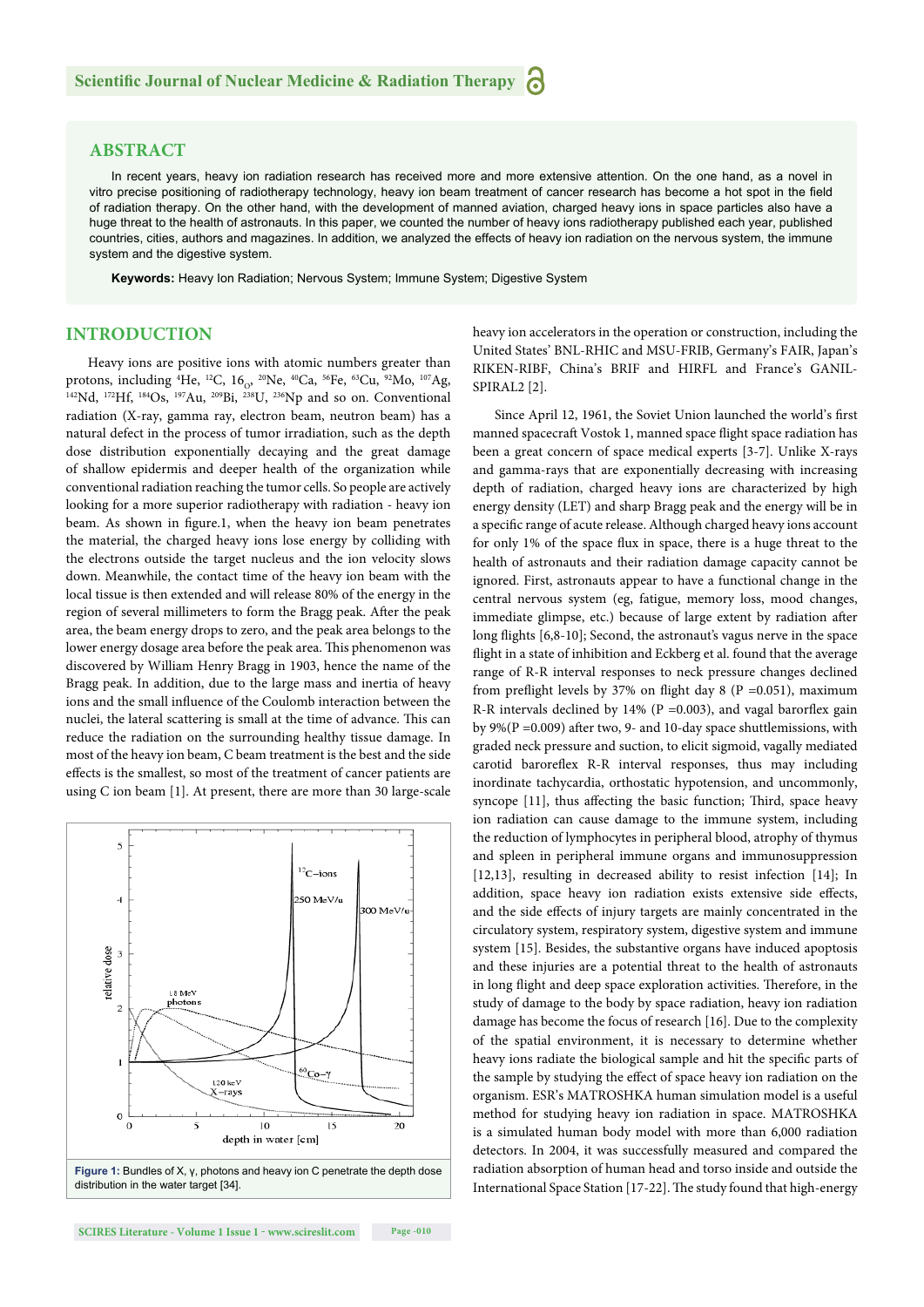heavy ions are mainly induced mutations [23], induced tumor [24,25], dysplasia [26,27], growth stagnation [28] and multiple chromosomal aberrations and other biological effects [29,30]. The energy of heavy ion radiation transfer to the body's molecules, cells, tissues and organs, resulting in target organs and non-target organ morphology and function changes [31]. The mechanism of damage mechanism shows that DNA is one of the most important target molecules of ionizing radiation, and its structure is affected by ionizing radiation, such as base damage, sugar damage, DNA double strand breaks and cross-linking and all or part of advanced structural change. Through transcription or post-transcriptional regulatory mechanisms, a series of gene expression changes and biochemical cascade reactions can be induced, ultimately leading to changes in the structure and function of cell growth, proliferation and differentiation [32,33].

#### **RESEARCH STATUS OF HEAVY ION RADIO-THERAPY**

Through the Pub Med database, heavy ion radiotherapy [Abstract] was used to obtain the literature on heavy ion radiation. At the same time, BICOMS (Bibliographic Item Co-Occurrence Mining System) is used to extract and organize the author, country, city, publication date and periodical name. Afterwards, the data extraction table was created with Excel software, and the publication time and publication period were extracted. A total of 973 articles on heavy ion studies were searched. In addition, as of July 17, 2017, we searched the country and city of the first author of the 973 articles, and we retrieved 929 effective articles.

#### **The trend of heavy ion research published in time**

As shown in figure. 2, in addition to seven papers about heavy ions published in 1985, 0-4 papers were published from 1971 to 1995. The study of heavy ions has been increasing and peaked in 2013 after 1995. From 2013 to July 17, 2017, there were 442 research papers about heavy ions radiotherapy, accounting for 52.72% of heavy ion radiotherapy research papers.

#### **Information of heavy ion radiotherapy about countries, cities, authors and journals**

Through Pub, 198 cities in 29 countries were involved in the research or writing of heavy ion radiation. Table 1 shows the top ten countries that have published heavy ion radiation therapy research papers. In addition, other countries (the number of published papers) including Sweden (7), Denmark (6), The Netherlands (6), Poland (5), Canada, (5), Switzerland (5), Argentina (3), Czech Republic



(2 ), India (2), Australia (2), Norway (1), Singapore (1), Spain (1), Thailand (1), Russia (1), Lebanon (1), South Africa (1), Slovenia 1), Iran (1) also contributed to the study of heavy ions. The continents that publish heavy ion studies include Asia, Europe and North America. Europe has many countries involved in heavy ion research, including Germany, Italy, France, Austria, Belgium, UK and so on. The top three countries in Asia are Japan, China and South Korea, and North America is mainly the USA. Scientific research workers of Japan and Germany have achieved good results. Japan's research is mainly concentrated in Chiba and Maebashi, Germany's research is mainly concentrated in Heidelberg and Darmstadt, while China's research focused on Lanzhou and Shanghai. Japan's Chiba published the most research papers on heavy ions, reaching 221 (23.79%). The information of the 3054 authors retrieved was sorted out and the main participants were found to be Japanese, German and Chinese scholars. Debus J and Kamada T writed most papers, reaching 84 (8.63%). The research papers on heavy ions are mainly published in Phys Med Biol, Radiother Oncol and so on.

#### **Heavy Ion Radiation Reduces Central Nervous System Metabolic Levels and Triggers Neurological Lesions and Bystander Effects**

After the nervous system irradiated by high-dose heavy ion, brain tissue can be expressed as edema, inflammation and chromatin dissolved in the early time and occur apoptosis, vacuolar degeneration, nerve fibers swelling and demyelination [35], severe drowsiness, distraction, and short-term memory loss in the later time. Late symptoms also include posterior micro vascular circulatory disorders, the appearance of white matter necrotic spots and cognitive dysfunction [16,36]. At the same time, degenerative changes occur in glial cells, including endochylema catched slightly colored and nuclear enrichment; astrocytes appear swelling, hypertrophy, nucleus light staining and nucleolus hypertrophy; oligodendrocytes are swelling or shrink. In addition, the cerebrovascular can be seen congestion, edema, endothelial cell shedding and nucleus swelling and these phenomena are closely related to the nerve inflammation,

In severe cases, cerebral hemorrhage occurs due to bloodbrain barrier and increased vascular permeability and apoptosis and necrosis may occur in the hippocampus [37]. Molecular and cellular biology studies have found that larger doses of heavy ion radiation can cause neuronal disease [38]. Although mature nerve cells and glial cells are not sensitive to radiation, radiationinduced microcirculation disturbance [39,40], increased neurotoxin secretion [8], ischemia and hypoxia [41], increased oxidative stress [42] and metabolic disorders [43] can reduce the metabolic level of the nervous system, damage the cognitive ability of astronauts [44] and increase the neurodegenerative diseases [45,46]. The degree of radiation damage in the central nervous system is related to the time, dose, dose rate and region of irradiation. In addition, high doses of radiation damage can cause changes in body behaviors, including mental disorders (anxiety, panic, irritability, headache, insomnia, etc.) [47] and motor disorders [48]. At the same time, autonomic nerve function is also affected, including arrhythmia, blood pressure, digestive function inhibition, immune system dysfunction and so on. Sensors throughout the body can also occur obvious dysfunction, including visual, listening, smell and touch after radiation damage.

The central nervous system has a regulatory effect on peripheral organs. The injury of nervous system by heavy ion can cause metabolic changes and lesions of nervous system and affect the peripheral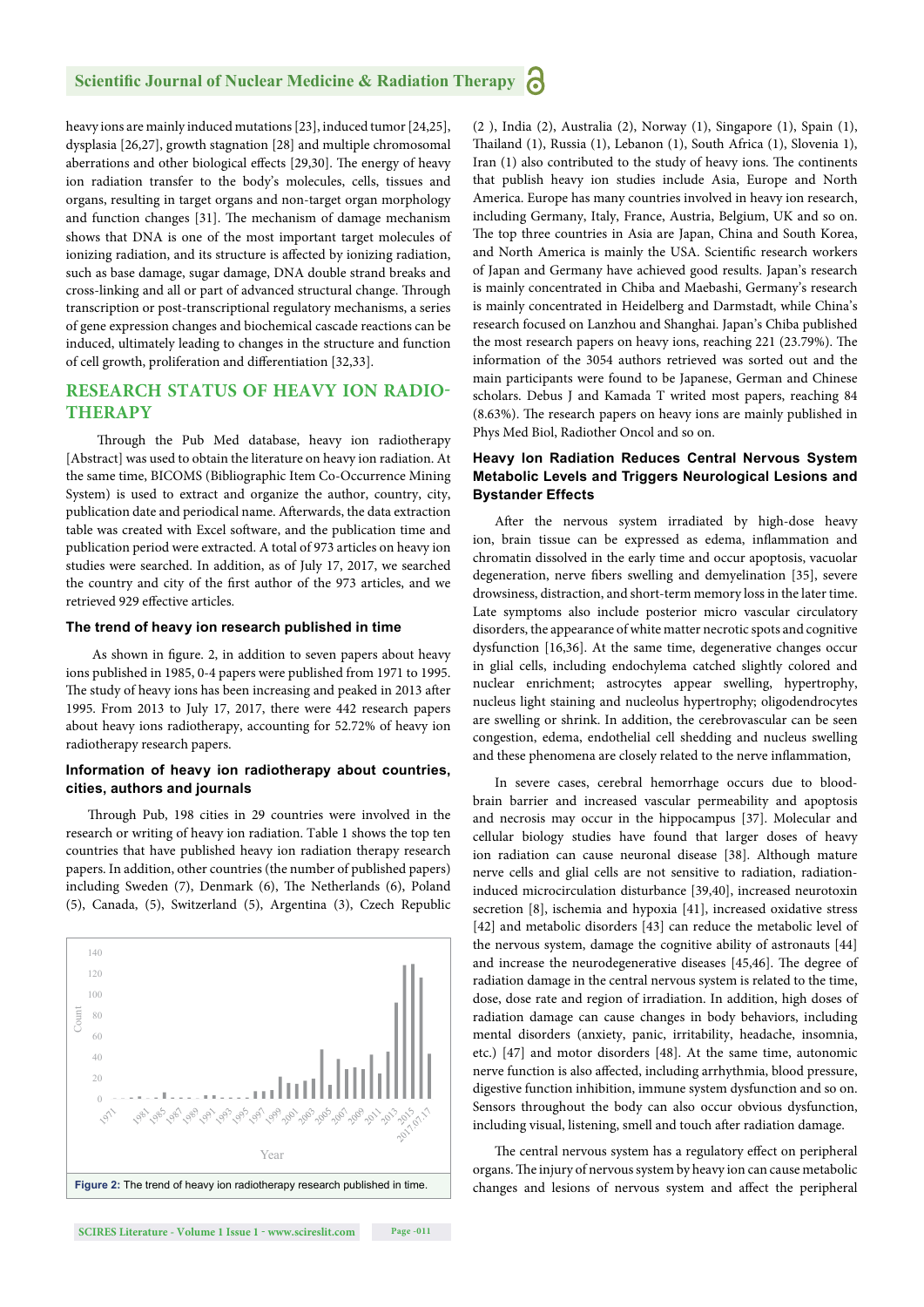**Scientific Journal of Nuclear Medicine & Radiation Therapy** 

| Table 1: List of countries, cities, authors and periodicals of heavy ion, stop 10. |            |             |                                     |                       |           |           |                                        |             |
|------------------------------------------------------------------------------------|------------|-------------|-------------------------------------|-----------------------|-----------|-----------|----------------------------------------|-------------|
| No.                                                                                | Country    | N(% )       | City (Country)                      | N(% )                 | Author    | N(% )     | Journal                                | N(% )       |
| $\mathbf{1}$                                                                       | Japan      | 385 (41.44) | Chiba (Japan)                       | 221 (23.79)           | Debus J   | 84 (8.63) | Phys Med Biol                          | 105 (10.79) |
| $\overline{2}$                                                                     | Germany    | 228 (24.54) | Heidelberg (Germany)                | 110 (11.84)           | Kamada T  | 84 (8.63) | <b>Radiother Oncol</b>                 | 75 (7.71)   |
| 3                                                                                  | China      | 91(9.80)    | Lanzhou (China)                     | 57 (6.14)             | Tsujii H  | 81 (8.32) | J Radiat Res                           | 68 (6.99)   |
| 4                                                                                  | <b>USA</b> | 79 (8.50)   | Darmstadt (Germany)                 | 56 (6.03)             | Jäkel O   | 73 (7.50) | Med Phys                               | 64 (6.58)   |
| 5                                                                                  | Italy      | 32(3.44)    | Maebashi (Japan)                    | 49 (5.27)             | Nakano T  | 67 (6.89) | Int J Radiat Oncol Biol<br><b>Phys</b> | 60 (6.17)   |
| 6                                                                                  | France     | 18 (1.94)   | Shanghai (China)                    | 24 (2.58)             | Kanai T   | 64 (6.58) | Radiat oncol                           | 38 (3.91)   |
| $\overline{7}$                                                                     | Korea      | 12 (1.29)   | Tokyo (Japan)                       | 21(2.26)              | Ohno T    | 59 (6.06) | Phys Med                               | 26 (2.67)   |
| 8                                                                                  | Austria    | 12 (1.29)   | Milan (Italy)                       | 11(1.18)              | Tsuji H   | 56 (5.76) | Radiat Prot Dosimetry                  | 23(2.36)    |
| 9                                                                                  | Belgium    | 12 (1.29)   | Seoul (Korea)                       | 10(1.08)              | Yamada S  | 47 (4.83) | Gan to kagaku ryoho                    | 23(2.36)    |
| 10                                                                                 | UK         | 8(0.86)     | Tsukuba (Japan)<br>Munich (Germany) | 10(1.08)<br>10 (1.08) | Durante M | 45 (4.62) | <b>Strahlenther Onkol</b>              | 21(2.16)    |

organs. This damage is manifested in multiple organ dysfunction [38] and plays a regulatory role in systemic organ dysfunction caused by radiation [49,50]. In addition, radiotherapy for central nervous system disorders often causes other effects, such as cognitive disorders [44], dyskinesia [48] and so on.

#### **HEAVY ION RADIATION REDUCES IMMUNE ORGAN FUNCTION AND TRIGGERS IMMU-NOSUPPRESSION**

It can cause immune organ dysfunction and reduce the immune function whether systemic irradiation or regional cerebral irradiation [51]. The primary evaluation criteria for the peripheral immune system were changes in peripheral blood lymphocyte ratio, bone marrow, thymus and spleen. The blood and hematopoietic cells of the body are active and are highly sensitive to radiation damage. According to the degree of sensitivity, lymphocytes are the most sensitive, followed by young red blood cells, monocytes and promyelocytes [52]. As the most radiation-sensitive cells, lymphocytes show apoptosis and rapid decline of cell number after damage by radiation and generally the damage can be reduced to the lowest value after 3 days later. The degree of decline of lymphocytes can be used to determine the severity of radiation damage [53]. As an important central immune organ, bone marrow is also a highly sensitive tissue of radiation. Once causing bone marrow radiation damage, the body often appear anemia, bleeding and infection and life-threatening. In recent years, the study on the cell cycle distribution of bone marrow on radiation was focused on the cells or whole body irradiation. In fact, the mice were irradiated with the head to study the effect of bone marrow cell cycle distribution, which was more suitable for clinical practice. This is of great significance for conducting biomedical and ion radiation protection studies [54].

At present, there are many studies on the molecular mechanism of radiation damage caused by radiation injury, which is one of the hotspots in this field. Some studies have shown that heavy ion radiation damage can not only cause damage to the central nervous system, resulting in neuroendocrine system disorders, but also can cause immune system response, show "side effect", and then cause changes in cell cycle distribution [55]. These changes may affect the secretion of colony-stimulating factors and other cytokines, which affect the normal function of the body. Radiation damage can also induce a number of signal molecules involved in the cell signal transduction pathway including phosphatidylinositol pathway, cAMP-PKA pathway, MAPK pathway and ATR pathway to affect the body's immune function [56]. When the radiation damage cause immune dysfunction, it will cause a series of radiation damage complications, including their own infection mainly caused by the pathogens of the body and exogenous infections mainly caused by the pathogens invasion of the body.

# **HEAVY ION RADIATION AFFECTS THE IN-TERACTION OF THE NERVOUS SYSTEM AND THE IMMUNE SYSTEM**

There is a bi-directional feedback regulation between the neuroendocrine system and the immune system. On the one hand, when excitatory stimulation are transmitted to the brain, neurotransmitter transmits the information to the hypothalamus, causing The Hypothalamus-Pituitary-Adrenal Gland axis (HPA axis) excited, inhibiting the immune system by the secretion of adrenaline, and inhibiting the hypothalamus and pituitary by feedback mechanism. In addition, this excitatory stimulus also makes the brain dry blue spot excited, followed by the excitement of the sympathetic nervous system to secret norepinephrine and inhibit the immune system. On the other hand, IL-1 and IL-6 secreted by the immune system can also excite the HPA axis, sympathetic nervous system, Hypothalamic-Pituitary-Gonad axis (HPG axis), Hypothalamic-Pituitary- Thyroid axis (HPT axis) and so on. This feedback regulation system under normal circumstances can regulate the cyclical changes of lymphocytes, function of Natural Killer Cells (NK) and secretion of cytokine [40]. Central nervous system, especially the hypothalamus, is the central control of immune and hypothalamic neuronal activity can directly affect the immune function. Pre-hypothalamic damage can lead to the reduction of nucleated spleen cells and thymocytes, resulting in a decrease in T cell proliferation and a decrease in NK cell activity of mitogen-derived Concanavalin A (Con A). Damage of the middle of the hypothalamus can lead to a decrease in the number of T and B lymphocytes. Recent studies have shown that, in addition to the biological effects of radiation of various organs or systems, the interaction between the systems can lead to damage caused by nontarget or side effects after radiation. This will be a new challenge for radiation biology.

Some studies show that the heavy ion radiation mainly damage the central nervous system of the endocrine system of the mouse head. The hypothalamus is a brain region with high sensitivity to ionizing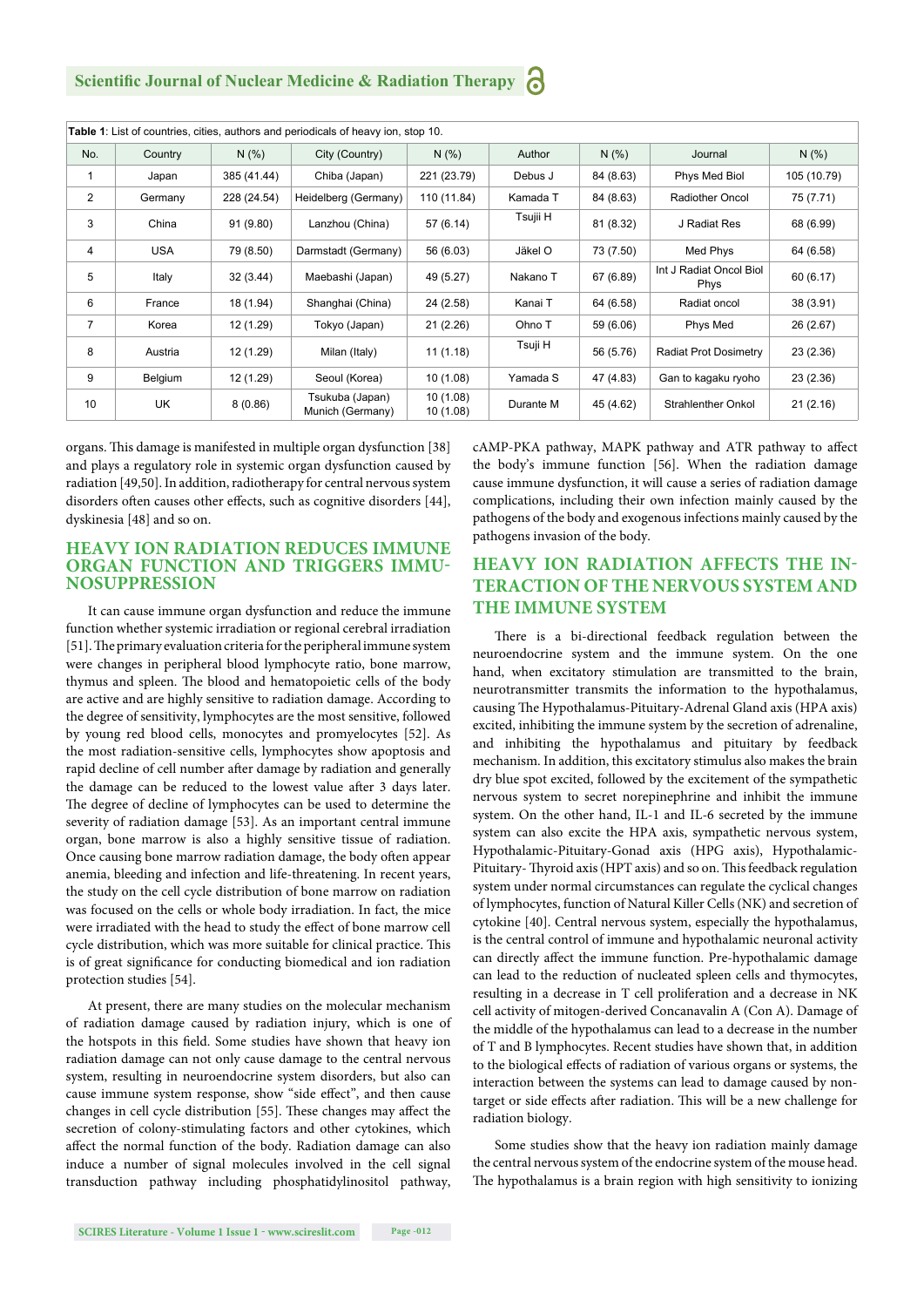#### **Scientific Journal of Nuclear Medicine & Radiation Therapy**

radiation. When the hypothalamic - pituitary neuroendocrine system occur complex changes, the two-way feedback between the neuroendocrine system and the immune system will be broken, resulting in spleen cell cycle distribution changes [57]. The possible mechanism is that when the brain is irradiated, the hypothalamus - pituitary system enhance the secretion of adrenal hormones and inhibit the immune system, thereby inhibiting the spleen cell division. It is also shown that changes in the cell cycle distribution of the immune system caused by ionizing radiation in mice are not only related to the direct damage of the heavy ion radiation, but may also be related to the indirect effects of the central nervous system. The function of the spleen is closely related to the function of the nervous system, endocrine system and immune system, so that the change of the spleen cell cycle will also affect the function of the nervous system, endocrine system and immune system. In recent years, our task force has focused on the study of neurological and immunological damage and protective in radiation biological effects [58-60]. All the genomic analysis of neurons has found important molecular information related to apoptosis and radiation tolerance after heavy ion radiation [61]. In addition, we also found that SSAO interacts with CCL20 [62]. SSAO which is associated with many diseases and widely distributed in the human body is a metabolic enzyme of monoamine neurotransmitters, but so far it' s physiological functions are not yet clear.

To sum up, as the body defense system, the immune system and the nervous system are closely linked. The immune system and the nervous system are interrelated and regulated in the body, neurotransmitters and endocrine hormones released by the nervous system can regulating the immune response of the body. The immune cells have neurotransmitters and hormonal receptors. When the neurotransmitters act on the immune cells, the receptor concentration on the surface of the immune cells increases, thus increasing the sensitivity to the corresponding hormones and affecting some of the immune cells link. The immune system also synthesizes and releases neuroendocrine polypeptides that affect the function of the nervous system.

#### **EFFECTS OF HEAVY ION RADIATION ON DI-GESTIVE SYSTEM**

In 1969, Jervis et al. thought that heavy ion radiation and photon radiation related to the same cytokines and have similar pathologic mechanisms in tissue fibrosis [63]. Fatemi et al. irradiated mice with 10 Gy of 12C heavy ion beam. It was observed that there were vesicles with granules or fibrous material in Paneth cells; obvious vacuoles appeared in the epidermal cells of jejunum and ileum, while the small intestine epidermal cells appearing protrusion and mesenchymal cells connected through the basement membrane; small intestinal vascular endothelial cells, smooth muscle cells and nerve fiber get injury; small intestinal artery basement membrane, venous basement membrane and nerve fiber base membrane get thickening phenomenon [64]. Carr used accelerated protons, neutrons, Fe ions and Si ions to irradiat mice and found that the crypt form was similar to the form of coeliac disease. The effect of Fe ion beam generation is most significant at the same dose because the probability of thickening of the crypt diameter is related to the linear energy transfer [65].

There are complex structure and a large number of microbial flora known as intestinal microbes settled in the mammalian intestine. The dynamic and relatively stable intestinal microecology includes not only the structure of intestinal flora, but also the position of the flora

and the proportion of different bacteria. This balance is the guarantee and symbol of the health of the body. Once this balance is broken, it is easy to cause flora imbalance and related diseases. Digestive system irradiated by heavy will have a serious impact on the digestive system. Therefore, changes in the living environment will break this balance. Intestinal microbes are not only closely related to the host's digestive system, but also to the immune system and the nervous system. In addition, the intestine is the largest lymphoid organ in the body. As the intestinal epithelial cells is in direct contact with the intestine bacteria, the immune system of the host and the bacteria must occur between the immune response regulation events. In the study of autistic children, it was found that children had almost all gastrointestinal disorders and there were significant differences between the *clostridia* [66,67], *firmicutes* and *bacteroidetes* [68]. The level of *bifidobacteria* in the intestine was lower and the level of *Lactobacillus* was significantly higher than normal children whether or not supplement probiotics to autistic or asperger children [69]. The study of patients with short bowel syndrome found that the number of intestinal lactobacillus increased significantly in the intestine because of these patients intestinal pH value is lower than normal and suitable for the survival of eosinophilic bacteria. These bacteria mainly produced D-lactose through carbohydrate metabolites, increase blood lactose content, and then lead to lactose-type encephalopathy [70].

#### **SUMMARY AND PROSPECT**

 Heavy ions play an increasingly important role in the treatment of tumors, while also posing a serious challenge for astronauts' physical protection. Both whole body irradiation and local irradiation can damage the nervous system, immune system and digestive system of the body. There is still a long way to go on how to safely use heavy ions to treat tumors and reduce the radiation of heavy ions in spaceflight. Although high-energy heavy ion radiation is of great concern to the radiation damage of nerve, immune and digestive system, the number of existing relevant research papers is still less and the mechanism of heavy ions on the systems of the body is still not very clear because of the limitation of heavy ion accelerator resource conditions. In addition, the impact of heavy ion radiation on intestinal microbes will attract more and more researchers' attention.

#### **REFERENCES**

- 1. Bevelacqua J J. Internal dosimetry primer. Radiat. Prot. Manag. 2005, 22: 7. https://goo.gl/1sswmf
- 2. Xia J. W. HIRFL Research device for heavy ion accelerator in Lanzhou. Sci. Bull. 2016: 467-477. https://goo.gl/ZGsVVt
- 3. Wang X, Key J R. Recent trends in Arctic surface, cloud, and radiation properties from space . Science. 2003; 299: 1725-1728. https://goo.gl/tyZbkK
- 4. Dye D L, Wilkinson M. Radiation hazards in space [J]. Science. 1965; 147: 19-25.
- 5. Fry R J M, Lett J T. Radiation hazards in space put in perspective [J]. Nature. 1988; 335: 305-306.
- 6. Cucinotta F A. Space radiation risks for astronauts on multiple International Space Station missions. PloS one. 2014; 9: 96099. https://goo.gl/wQo4pn
- 7. Cucinotta F A. Review of NASA approach to space radiation risk assessments for Mars exploration. Health Phys. 2015; 108: 131-42. https://goo.gl/mL5Xh8
- 8. Chancellor J C, Scott G B I, Sutton J P. Space radiation: the number one risk to astronaut health beyond low earth orbit. Life (Basel). 2014; 4: 491-510. https://goo.gl/aKhDfe
- 9. Huff J L. Space Radiation and Risks to Human Health. Aerospace Medical Association 2014 Conference. 2014; San Diego, CA; United States. https://goo.gl/HwR11x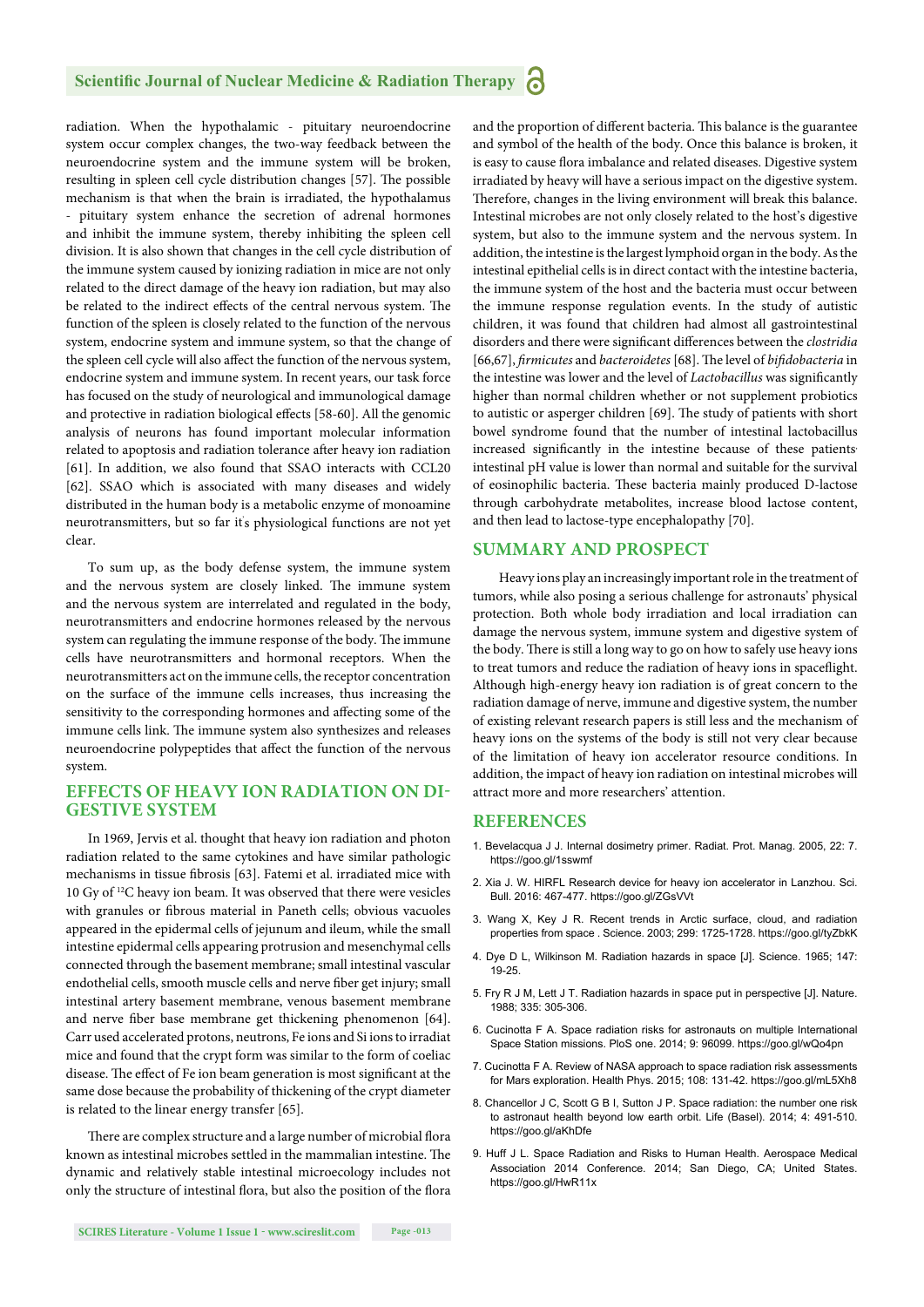- 10. Cucinotta F A. Space radiation risks to the central nervous system. Life Sciences in Space Research. 2014; 2: 54-69. https://goo.gl/PYgyiV
- 11. Dwain L Eckberg, John R Halliwill, Larry A Beightol, Troy E Brown, J Andrew Taylor, Ross Goble. Human vagal baroreflex mechanisms in space. J. Physiol. (Lond.). 2010; 588: 1129-1138.
- 12. Tingting Liu, Dan Xu, He Li, Hailong Pei, Mingyue Zhu, Jufang Wang, et al. Risk assessment of space radiation during manned space flights. Rend. Fis. Acc. Lincei. 2014; 25: 17-21. https://goo.gl/sdZcB2
- 13. Bulinina T, Vorozhtsova S, Abrosimova A, et al. Biomedical effects of protons with different levels of LETICI//40th COSPAR Scientific Assembly, 2014, 40.
- 14. Li M, Holmes V, Zhou Y, Ni H, Sanzari JK, Kennedy AR, et al. Hindlimb suspension and SPE-like radiation impairs clearance of bacterial infections. PLoS One. 2014; 9: 85665. https://goo.gl/3yYge6
- 15. Mothersill C, Moriarty M J, Seymour C B. Bystander and other delayed effects and multi-organ involvement and failure following high dose exposure to ionising radiation. Br. J. Radiol. 2014; 27: 1-6. https://goo.gl/EX4Br5
- 16. Cucinotta F A. Review of NASA approach to space radiation risk assessments for Mars exploration. Health Phys., 2015. 108: 131-42. https://goo.gl/j1LJz1
- 17. Ren H T, Zhao J, Peng S X, P N Lu, Q. F Zhou, Y Xu, J Chen, et al. Handling radiation generated during an ion source commissioning a. Rev. Sci. Instrum. 2014; 85: 02A930. https://goo.gl/QYdFfE
- 18. Sihver L, Sato T, Puchalska M, Reitz G. Simulations of the MATROSHKA experiment at the international space station using PHITS. Radiat. Environ. Biop. 2010; 49: 351-7. https://goo.gl/zGhcMT
- 19. Reitz G, Berger T. The MATROSHKA facility-dose determination during an EVA. Radiat. Prot. Dosim. 2006; 120: 442-5. https://goo.gl/4DqSeS
- 20. Zhou D, Semones E, O'Sullivan D, E.R. Benton. Radiation measured for MATROSHKA-1 experiment with passive dosimeters. Acta Astronaut. 2010; 66: 301-8. https://goo.gl/pFEhA2
- 21. Dettmann J, Reitz G, Gianfiglio G. MATROSHKA-The first ESA external payload on the International Space Station. Acta Astronaut. 2007; 60: 17-23. https://goo.gl/2jBE2a
- 22. Shurshakov V, Kartashov D, Tolochek R. Space Radiation Dose Calculations for the Space Experiment Matroshka-R Modelling Conditions. In 40th COSPAR Scientific Assembly. 2014; 3: 7-14. https://goo.gl/V2NR2W
- 23. Zhang B, Davidson M M, Hei T K. Mitochondria regulate DNA damage and genomic instability induced by high LET radiation. Life Sci Space Res (Amst). 2014; 1: 80-88. https://goo.gl/iRa2xP
- 24. Trani D, Scott A Nelson, Bo-Hyun Moon, Jan J Swedlow, Elizabeth M Williams, et al. High-energy particle-induced tumorigenesis throughout the gastrointestinal tract. Radiat Res. 2014; 181: 162-71. https://goo.gl/G5bRoa
- 25. Barcellos-Hoff M H, Adams C, Balmain A, Sylvain V. Costes, Sandra Demaria, Irineu Illa-Bochaca, et al. Systems biology perspectives on the carcinogenic potential of radiation. J Radiat Res. 2014; 55: 145-54. https://goo.gl/32i89Y
- 26. Farin A M, Manzo N D, Kirsch D G, Stripp BR. Low-and high-LET radiation drives clonal expansion of lung progenitor cells in vivo. Radiat Res. 2015; 183: 124-32. https://goo.gl/jZbGqf
- 27. Cheema A K, Suman S, Kaur P, Singh R, Fornace AJ Jr, Datta K. Long-term differential changes in mouse intestinal metabolomics after γ and heavy ion radiation exposure. PloS one. 2014; 9: 87079. https://goo.gl/F6YaXo
- 28. Haddy N, Tartier L, Koscielny S, Rubino C, Brugières L, Pacquement H, et al. Repair of ionizing radiation-induced DNA damage and risk of second cancer in childhood cancer survivors. Carcinogenesis. 2014; 35: 1745-1749. https://goo.gl/mvFcXr
- 29. Chishti A A, Hellweg C E, Berger T, , Baumstark-Khan C, Feles S, Kätzel T, et al. Constitutive expression of tdTomato protein as a cytotoxicity and proliferation marker for space radiation biology. Life Sci Space Res (Amst). 2015; 4: 35-45. https://goo.gl/LtpPhs
- 30. Ding N, Pei H, Hu W, Jinpeng He, He Li, Jufang Wang, et al. Cancer risk of high-charge and-energy ions and the biological effects of the induced secondary particles in space. Rend. Lincei. 2014; 25: 59-63. https://goo.gl/vsYKai
- 31. Han W, Wu L, Hu B, Zhang L, Chen S, Bao L, et al. The early and initiation

processes of radiation-induced bystander effects involved in the induction of DNA double strand breaks in non-irradiated cultures. Br J Radiol. 2007; 80: 7-12. https://goo.gl/cnpgfH

- 32. Saloua KS, Sonia G, Pierre C, Léon S, Darel HJ. The relative contributions of DNA strand breaks, base damage and clustered lesions to the loss of DNA functionality induced by ionizing radiation. Radiat Res. 2014; 181: 99-110. https://goo.gl/qVK6eK
- 33. Sahbani S K, Rezaee M, Cloutier P, Sanche L, Hunting DJ. Non-DSB clustered DNA lesions induced by ionizing radiation are largely responsible for the loss of plasmid DNA functionality in the presence of cisplatin. Chem Biol Interact. 2014; 217: 9-18. https://goo.gl/itTLtM
- 34. Kraft G, Arndt U, Becher W, et al. Heavy ion therapy at GSI[J]. Nuclear Instruments and Methods in Physics Research Section A: Accelerators, Spectrometers. Detectors and Associated Equipment. 1995; 367: 66-70.
- 35. Du Y, Zhang J, Zheng Q, Li M, Liu Y, Zhang B, et al. Heavy ion and X-ray irradiation alter the cytoskeleton and cytomechanics of cortical neurons. Neural Regen Res. 2014; 9: 1129-1137. https://goo.gl/yVSJqH
- 36. Grigor'ev A I, Krasavin E A, Ostrovskii M A. Assessment of the risk of the biological actions of galactic heavy ions to interplanetary flight. Neuroscience and Behavioral Physiology. 2015; 45: 91-95. https://goo.gl/6XpiRB
- 37. Cucinotta F A, Wang H, Huff J L. Risk of acute or late central nervous system effects from radiation exposure. Human health and performance risks of space exploration missions: evidence reviewed by the NASA Human Research Program. 2009: 191-212. https://goo.gl/FVxVgz
- 38. Nelson G, Fike J, Limoli C, André Obenaus, Jacob Raber, Ivan Soltesz, et al. Responses of the central nervous system to high linear energy transfer radiation: NSCOR project highlights. J Radiat Res. 2014; 55: 22-23. https://goo.gl/gE9yYe
- 39. Popov D, Jones J, Maliev S. Acute Cerebrovascular Radiation Syndrome: Radiation Neurotoxicity, mechanisms of CNS radiation injury, advanced countermeasures for Radiation Protection of Central Nervous System[C]//40th COSPAR Scientific Assembly. 2014, 40.
- 40. Rubin P, Fajardo L. Biophysiopathology of the Microvasculature and Microcirculation[M]//ALERT-Adverse Late Effects of Cancer Treatment. Springer Berlin Heidelberg, 2014: 27-39.
- 41. Warrington J P, Csiszar A, Johnson D A, Herman TS, Ahmad S, Lee YW, et al. Cerebral microvascular rarefaction induced by whole brain radiation is reversible by systemic hypoxia in mice. Am. J. Physiol-Heart C. 2011; 300: 736-744. https://goo.gl/oC7a9d
- 42. Tseng B P, Giedzinski E, Izadi A, Suarez T, Lan ML, Tran KK, et al. Functional consequences of radiation-induced oxidative stress in cultured neural stem cells and the brain exposed to charged particle irradiation. Antioxid Redox Signal. 2014; 20: 1410-1422. https://goo.gl/XPRNRB
- 43. Gaeta M C, Herrmann K A. PET/MRI in Evaluating Lymphomas: Preliminary Experience and Potential Future Applications[M]//PET/MRI. Springer Berlin Heidelberg. 2014: 71-78. https://goo.gl/h1PWyt
- 44. Parihar V K, Allen B D, Tran K K, Chmielewski NN, Craver BM, Martirosian V, et al. Targeted overexpression of mitochondrial catalase prevents radiationinduced cognitive dysfunction. Antioxid Redox Signal. 2015; 22: 78-91. https://goo.gl/e8xbn4
- 45. Huff J L. NASA Space Radiation Program Element: Research Overview. Radiation Health Working Group Meeting. 2014; Hiroshima; Japan. https://goo.gl/5vkRST
- 46. Moncaster J, Wojnarowicz M, Tagge C, Andrew Fisher, Katisha Gopaul, Omid Syed, et al. Effects of space radiation on hippocampal-dependent learning and cognition aged mice. Alzheimer's & Dementia: The Journal of the Alzheimer's Association. 2014; 10: 482. https://goo.gl/adG8uX
- 47. Parihar V K, Pasha J, Tran K K, Craver BM, Acharya MM, Limoli CL. Persistent changes in neuronal structure and synaptic plasticity caused by proton irradiation. Brain Struct. Funct. 2015; 220: 1161-1171. https://goo.gl/AhzFCn
- 48. Pauli, N. Treating radiation-induced trismus in head and neck cancer; Exercise intervention and risk structures. Institute of Clinical Sciences, Section for Anesthesiology, Biomaterials and Orthopaedics. Department of Otorhinolaryngology. 2015. https://goo.gl/7AnWhT